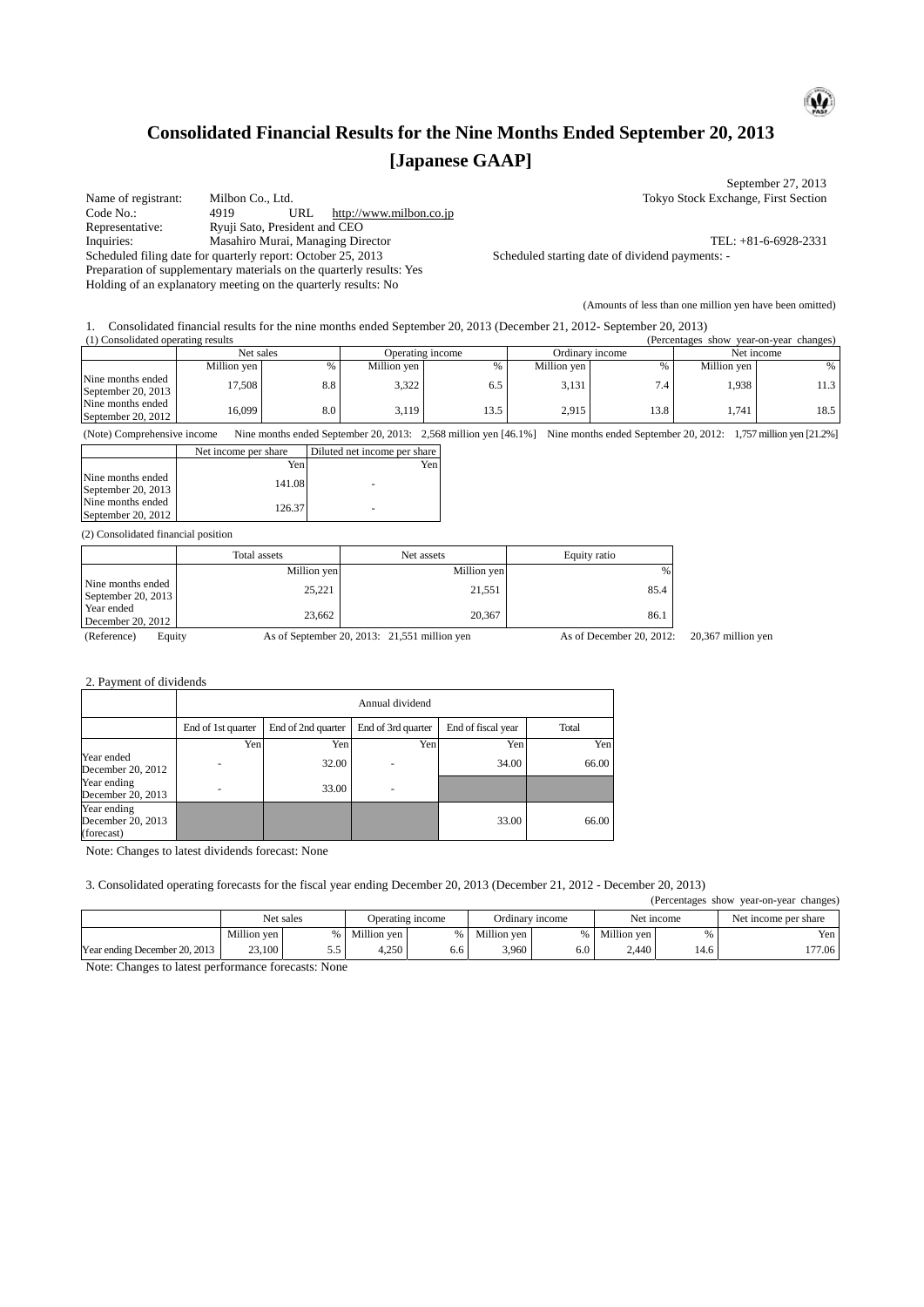\*Notes

(1) Significant changes in subsidiaries during the period

(changes in specified subsidiaries accompanied by changes in the scope of consolidation) : None<br>New: 0 companies (Company name: )<br>Reclude: 0 companies (Company name: )

- New: 0 companies (Company name: )
- (2) Application of accounting methods specific to the preparation of quarterly consolidated financial statements: No

(3) Changes in accounting policies, changes in accounting estimates and retrospective restatements

| 1) Changes in accounting policies due to amendment to the      |        |
|----------------------------------------------------------------|--------|
| accounting standards, etc.                                     | : None |
| 2) Changes in accounting policies other than those in 1) above | : None |
| 3) Changes in accounting estimates                             | : None |
| 4) Retrospective restatements                                  | : None |

#### (4) Number of shares issued (common stock)

- 1) Number of shares issued at the end of the period (including treasury stock) Nine months ended September 20, 2013 2) Number of treasury stock at the end of the period  $\sqrt{\phantom{a}}$  Nine months ended
- 

3) Average number of shares during the period (cumulative)

\*Status of execution of quarterly review of financial statements

As these consolidated financial statements are not subject to the review of the quarterly financial statements pursuant to the Financial Instruments and Exchange Act, procedures for said review were not completed at the time of disclosure of this report.

September 20, 2013

Nine months ended September 20, 2013 13,798,848 shares Year ended

149,442 shares Year ended

13,741,331 shares Nine months ended

December 20, 2012

December 20, 2012

September 20, 2012

13,798,848 shares

13,780,648 shares

18,716 shares

\*Explanation on the appropriate use of operating forecasts and other special instructions

Operating forecasts and other statements regarding the future presented in these materials are based on information currently available and certain assumptions deemed to be reasonable, and actual performance may differ substantially due to various factors.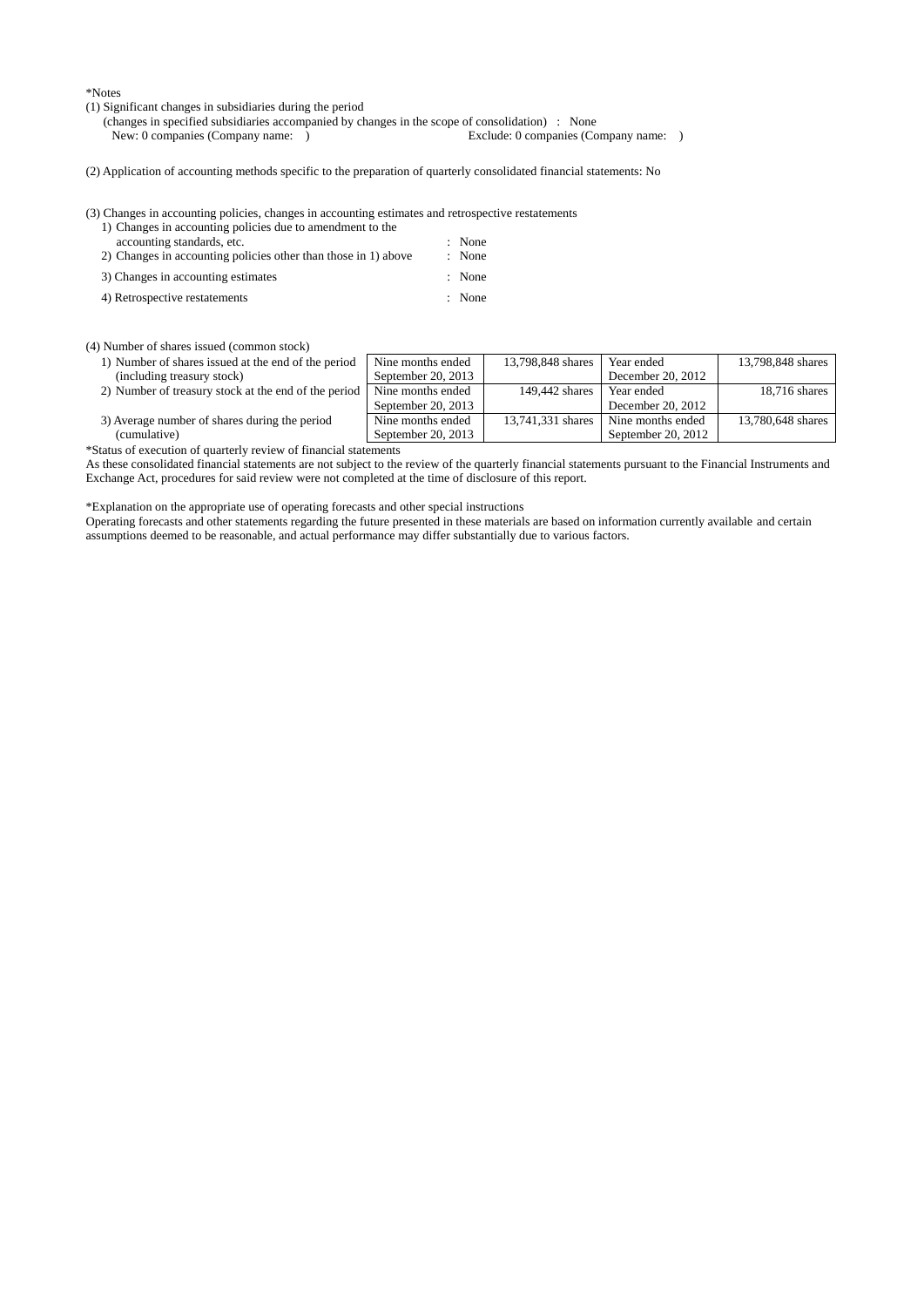## Contents of supplementary materials

| 1. |     |  |
|----|-----|--|
|    |     |  |
|    | (2) |  |
|    | (3) |  |
| 2. |     |  |
|    |     |  |
|    | (2) |  |
|    | (3) |  |
| 3. |     |  |
|    | (1) |  |
|    | (2) |  |
|    | (3) |  |
|    | (4) |  |
|    |     |  |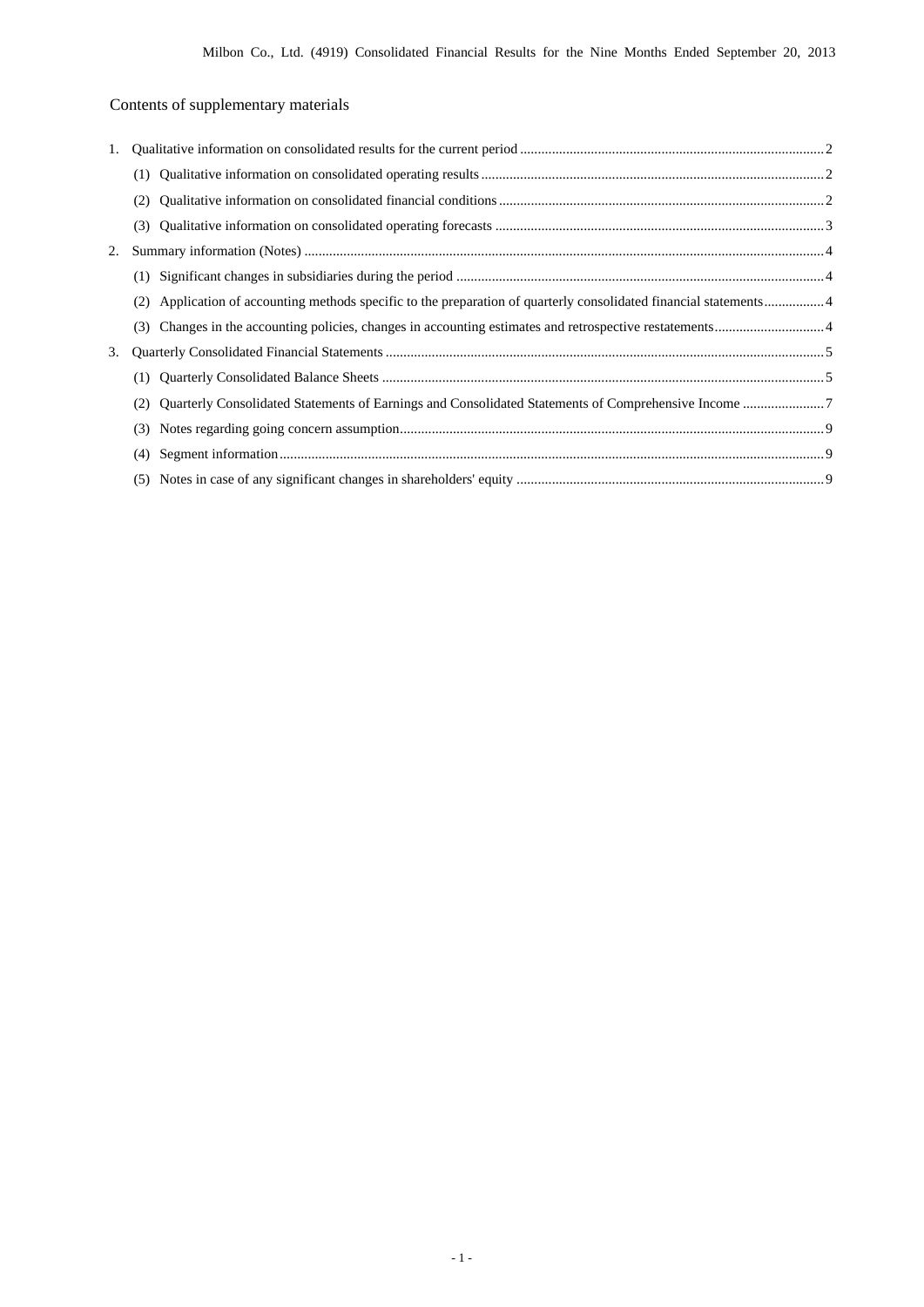- 1. Qualitative information on consolidated results for the current period
- (1) Qualitative information on consolidated operating results

During the nine month period ended September 20, 2013, promising signs of recovery became evident as the yen grew weaker and stock prices rose in anticipation of the effects of the economic measures and fiscal policies taken by the new administration. However, the nation's economy remained in a state of uncertainty over its future due to the European debt crisis and the decelerating economies of the emerging nations. In the beauty industry, amid the harsh business climate, there has been a growing awareness of beauty among women in their 30's to 50's who form the core of the customer base.

Under such circumstances, the Milbon Group has been changing its awareness of mature women who make up its clientele, and being fully aware of the importance of creating new value, has been promoting initiatives intended for salons under the slogan of "Promotion of Age Beauty Innovation, in which professional designers answer to the new values held by mature women."

Consolidated net sales during the nine month period ended September 20, 2013 increased to 17,508 million yen (up 8.8% year-on-year). This was primarily due to the strong initial sales of the aging care brand, Plarmia, and the Aujua Aging Care series Timesurge line, which were launched in February, in the hair-care product category; and the strong sales of the permanent hair coloring brand Ordeve, and Ordeve Beaute, the product line specialized for gray hair in the hair coloring product category. Strong sales were also recorded for the additional items in Plarmia and Aujua Aging Care series and the additional colors in Ordeve and Ordeve Beaute, all of which were launched in September to meet the wide-ranging needs of customers. Double-digit growth of sales in China and South Korea thanks to the proactive educational activities conducted in the salons was another factor of the increase.

Operating income increased to 3,322 million yen (up 6.5% year-on-year); ordinary income increased to 3,131 million yen (up 7.4% year-on-year); and net income increased to 1,938 million yen (up 11.3% year-on-year).

| [Breakdown of consolidated net sales by product category]<br>(Unit: Million yen) |                                         |              |                                         |              |                        |               |
|----------------------------------------------------------------------------------|-----------------------------------------|--------------|-----------------------------------------|--------------|------------------------|---------------|
| Product category                                                                 | Nine months ended<br>September 20, 2012 |              | Nine months ended<br>September 20, 2013 |              | Increase<br>(decrease) | Year-on-year  |
|                                                                                  | Amount                                  | Ratio $(\%)$ | Amount                                  | Ratio $(\%)$ | amount                 | change $(\%)$ |
| Hair care products                                                               | 8.007                                   | 49.7         | 9.086                                   | 51.9         | 1,079                  | 13.5          |
| Hair coloring products                                                           | 6,615                                   | 41.1         | 7,018                                   | 40.1         | 403                    | 6.1           |
| Permanent wave products                                                          | 1,282                                   | 8.0          | 1,224                                   | 7.0          | (58)                   | (4.6)         |
| Others                                                                           | 193                                     | 1.2          | 179                                     | 1.0          | (14)                   | (7.4)         |
| Total                                                                            | 16.099                                  | 100.0        | 17,508                                  | 100.0        | 1,409                  | 8.8           |

Breakdown of net sales by product category and breakdown of net sales into domestic and overseas sales are shown below:

| [Breakdown of net sales into domestic and overseas sales]<br>(Unit: Million yen) |                                         |              |                                         |              |                        |                               |  |
|----------------------------------------------------------------------------------|-----------------------------------------|--------------|-----------------------------------------|--------------|------------------------|-------------------------------|--|
|                                                                                  | Nine months ended<br>September 20, 2012 |              | Nine months ended<br>September 20, 2013 |              | Increase<br>(decrease) | Year-on-year<br>change $(\%)$ |  |
|                                                                                  | Amount                                  | Ratio $(\%)$ | Amount                                  | Ratio $(\%)$ | amount                 |                               |  |
| Domestic sales                                                                   | 15.071                                  | 93.6         | 16.192                                  | 92.5         | 1.121                  | 7.4                           |  |
| Overseas sales                                                                   | 1.028                                   | 6.4          | 1.316                                   | 7.5          | 288                    | 28.0                          |  |
| Total                                                                            | 16,099                                  | 100.0        | 17.508                                  | 100.0        | 1.409                  | 8.8                           |  |

(2) Qualitative information on consolidated financial conditions

Total assets at the end of the nine month period ended September 20, 2013 increased by 1,559 million yen compared to the end of the previous consolidated fiscal year to 25,221 million yen.

Current assets increased by 385 million yen compared to the end of the previous consolidated fiscal year to 11,984 million yen. This was due mainly to the increases in merchandise and finished goods and in raw materials and supplies by 390 million yen and 107 million yen, respectively, as well as the decreases in cash and deposits and in notes and accounts receivable-trade by 120 million yen and 180 million yen, respectively.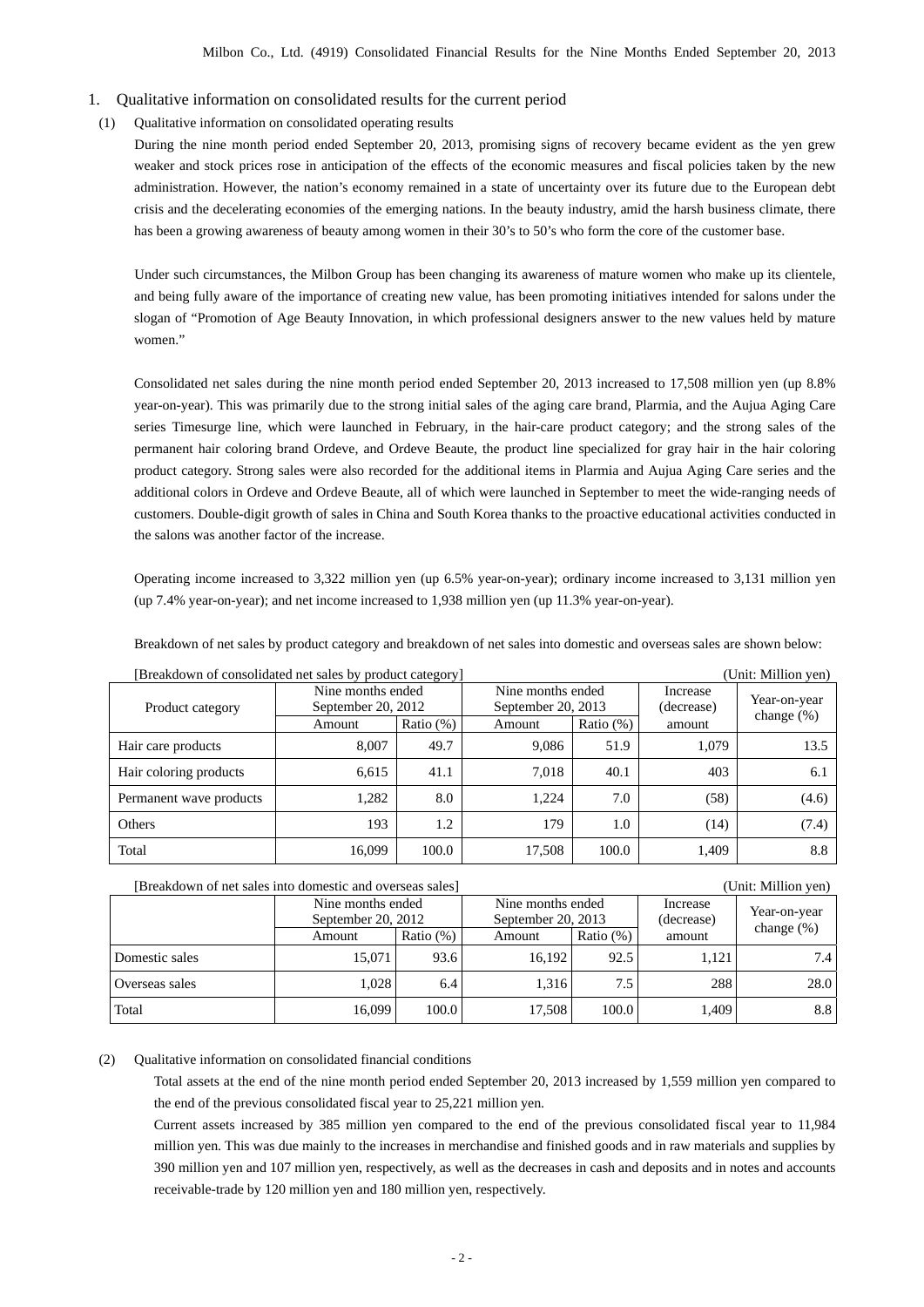Noncurrent assets increased by 1,174 million yen compared to the end of the previous consolidated fiscal year to 13,237 million yen. This was due mainly to the increase in construction in progress by 837 million yen as a result of advance payments on a portion of the extension work of the Central Research Institute and the construction costs of the plant in Thailand, and the increase of 574 million yen in investment securities associated with the rise in the prices of listed stock. Current liabilities increased by 372 million yen compared to the end of the previous consolidated fiscal year to 3,469 million yen. This was due mainly to the increases in accounts payable-trade and in provision for bonuses by 241 million yen and 245 million yen, respectively, as well as the decrease of 272 million yen in accounts payable-other.

There were no material changes in noncurrent liabilities from the end of the previous consolidated fiscal year.

Net assets increased by 1,183 million yen compared to the end of the previous consolidated fiscal year to 21,551 million yen. This was due mainly to the 1,017 million yen increase in retained earnings, the 370 million yen increase in valuation difference on available-for-sale securities associated with the rise in the prices of listed stock and the 258 million yen increase in foreign currency translation adjustment due to the weakening yen, as well as the 463 million yen decrease resulting from the acquisition of treasury stock.

As a result, equity ratio changed from 86.1% at the end of the previous consolidated fiscal year to 85.4%. Net assets per share based on total outstanding shares as of the end of the current period increased from 1,478.02 yen per share at the end of the previous consolidated fiscal year to 1,578.92 yen per share.

### (3) Qualitative information on consolidated operating forecasts

In terms of the full-year forecast there are no changes to the previous consolidated performance forecasts, which were announced on January 23, 2013.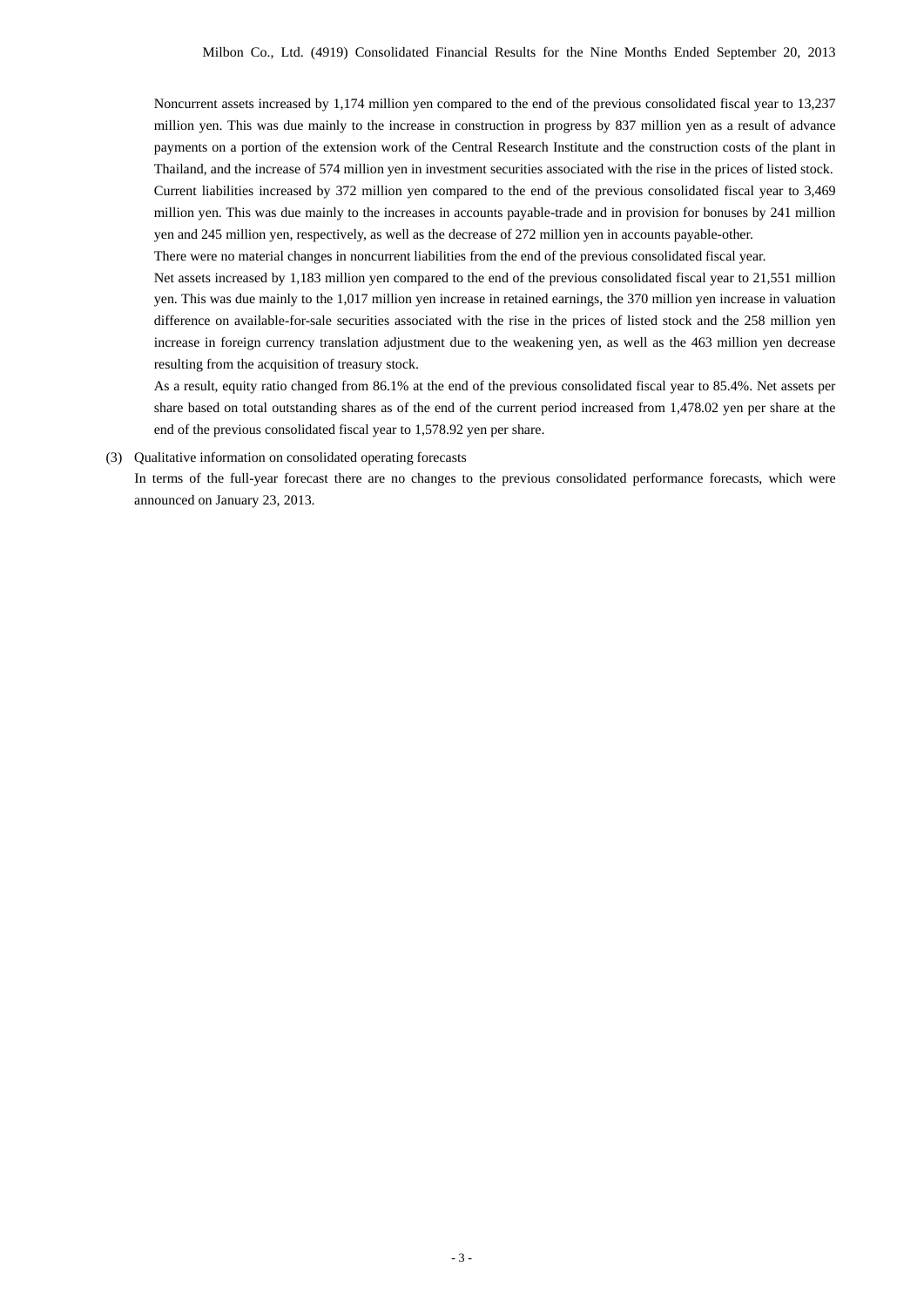### 2. Summary information (Notes)

- (1) Significant changes in subsidiaries during the period None
- (2) Application of accounting methods specific to the preparation of quarterly consolidated financial statements No
- (3) Changes in the accounting policies, changes in accounting estimates and retrospective restatements None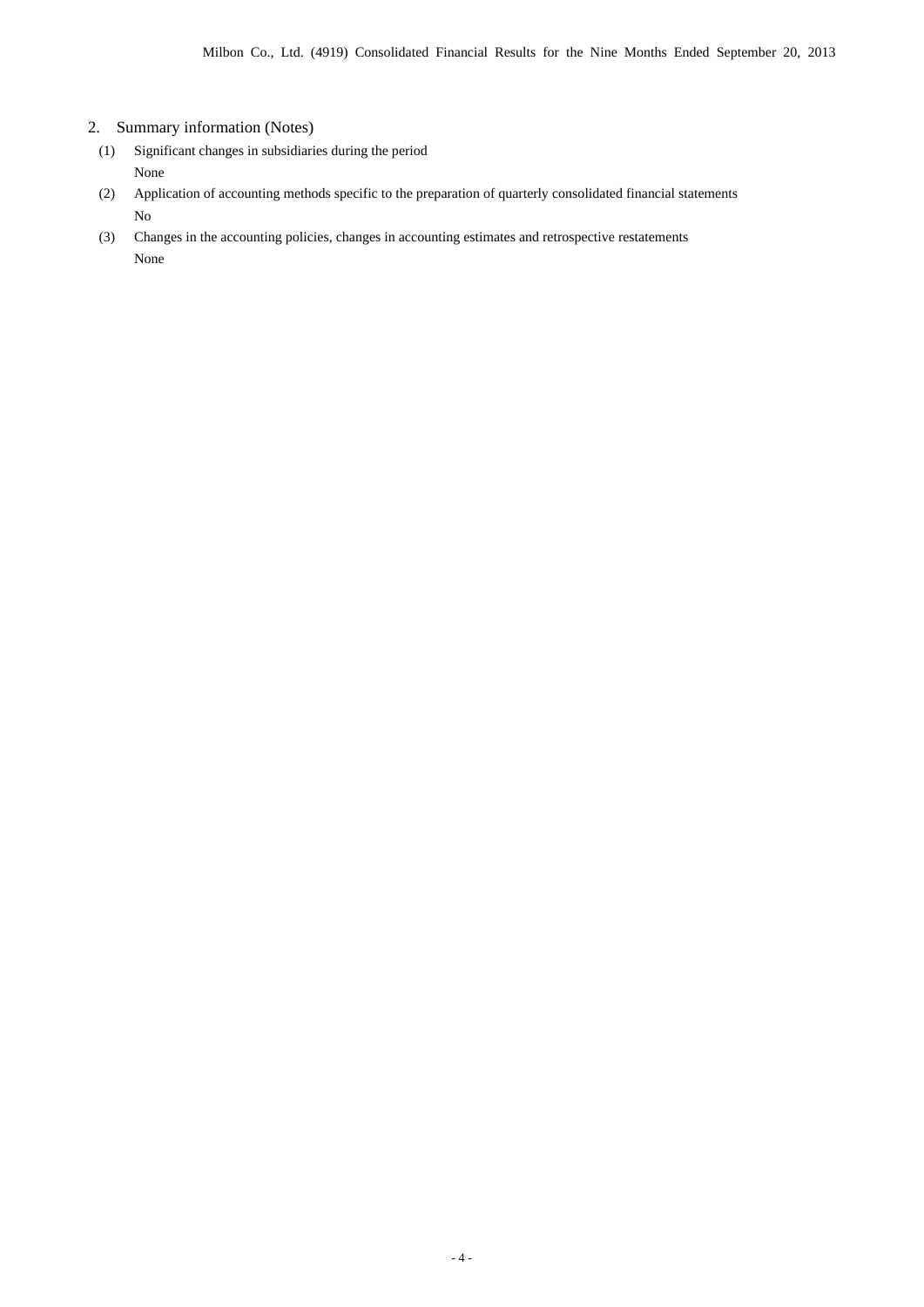### 3. Quarterly Consolidated Financial Statements

(1) Quarterly Consolidated Balance Sheets

|                                        |                                   | (Thousand yen)                            |
|----------------------------------------|-----------------------------------|-------------------------------------------|
|                                        | Previous Consolidated Fiscal Year | <b>Current Consolidated Third Quarter</b> |
|                                        | (As of December 20, 2012)         | (As of September 20, 2013)                |
| Assets                                 |                                   |                                           |
| <b>Current assets</b>                  |                                   |                                           |
| Cash and deposits                      | 6,066,322                         | 5,945,782                                 |
| Notes and accounts receivable-trade    | 2,964,933                         | 2,784,882                                 |
| Merchandise and finished goods         | 1,775,588                         | 2,166,363                                 |
| Work in process                        | 18,754                            | 22,722                                    |
| Raw materials and supplies             | 522,000                           | 629,398                                   |
| Other                                  | 292,910                           | 492,209                                   |
| Allowance for doubtful accounts        | (40, 939)                         | (56, 467)                                 |
| Total current assets                   | 11,599,570                        | 11,984,891                                |
| Noncurrent assets                      |                                   |                                           |
| Property, plant and equipment          |                                   |                                           |
| Buildings and structures, net          | 3,612,333                         | 3,417,385                                 |
| Machinery, equipment and vehicles, net | 887,448                           | 916,814                                   |
| Land                                   | 4,763,766                         | 4,869,544                                 |
| Construction in progress               | 85,294                            | 922,991                                   |
| Other, net                             | 180,588                           | 174,730                                   |
| Total property, plant and equipment    | 9,529,431                         | 10,301,466                                |
| Intangible assets                      | 526,433                           | 493,827                                   |
| Investments and other assets           |                                   |                                           |
| Investment securities                  | 1,136,817                         | 1,711,250                                 |
| Other                                  | 939,464                           | 792,712                                   |
| Allowance for doubtful accounts        | (69,240)                          | (62, 241)                                 |
| Total investments and other assets     | 2,007,041                         | 2,441,721                                 |
| Total noncurrent assets                | 12,062,905                        | 13,237,014                                |
| <b>Total</b> assets                    | 23,662,476                        | 25,221,906                                |
| Liabilities                            |                                   |                                           |
| <b>Current liabilities</b>             |                                   |                                           |
| Accounts payable-trade                 | 482,028                           | 723,794                                   |
| Accounts payable-other                 | 1,558,946                         | 1,286,588                                 |
| Income taxes payable                   | 647,791                           | 631,175                                   |
| Provision for sales returns            | 20,978                            | 31,466                                    |
| Provision for bonuses                  | 71,204                            | 316,662                                   |
| Other                                  | 316,840                           | 480,257                                   |
| Total current liabilities              | 3,097,790                         | 3,469,944                                 |
| Noncurrent liabilities                 |                                   |                                           |
| Provision for retirement benefits      | 46,231                            | 52,613                                    |
| Other                                  | 151,128                           | 148,062                                   |
| Total noncurrent liabilities           | 197,359                           | 200,676                                   |
| <b>Total liabilities</b>               | 3,295,150                         | 3,670,621                                 |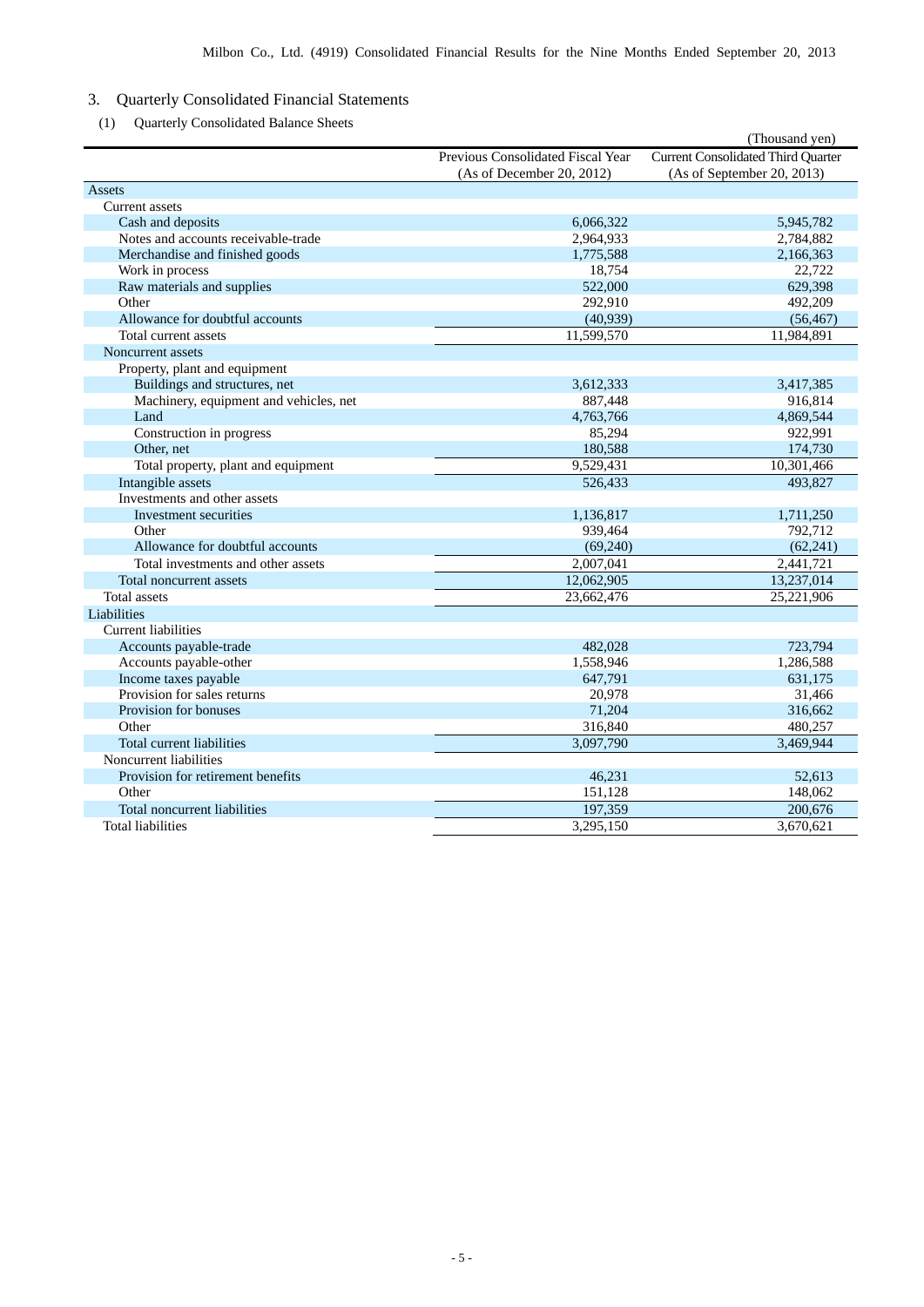|                                                       |                                   | (Thousand yen)                            |
|-------------------------------------------------------|-----------------------------------|-------------------------------------------|
|                                                       | Previous Consolidated Fiscal Year | <b>Current Consolidated Third Quarter</b> |
|                                                       | (As of December 20, 2012)         | (As of September 20, 2013)                |
| Net assets                                            |                                   |                                           |
| Shareholders' equity                                  |                                   |                                           |
| Capital stock                                         | 2,000,000                         | 2,000,000                                 |
| Capital surplus                                       | 199.120                           | 199,183                                   |
| Retained earnings                                     | 18,476,098                        | 19,493,825                                |
| Treasury stock                                        | (51,035)                          | (514, 340)                                |
| Total shareholders' equity                            | 20,624,182                        | 21,178,668                                |
| Accumulated other comprehensive income                |                                   |                                           |
| Valuation difference on available-for-sale securities | (129, 363)                        | 241,145                                   |
| Foreign currency translation adjustment               | (127, 493)                        | 131,471                                   |
| Total accumulated other comprehensive income          | (256, 856)                        | 372,616                                   |
| Total net assets                                      | 20, 367, 325                      | 21,551,285                                |
| Total liabilities and net assets                      | 23,662,476                        | 25,221,906                                |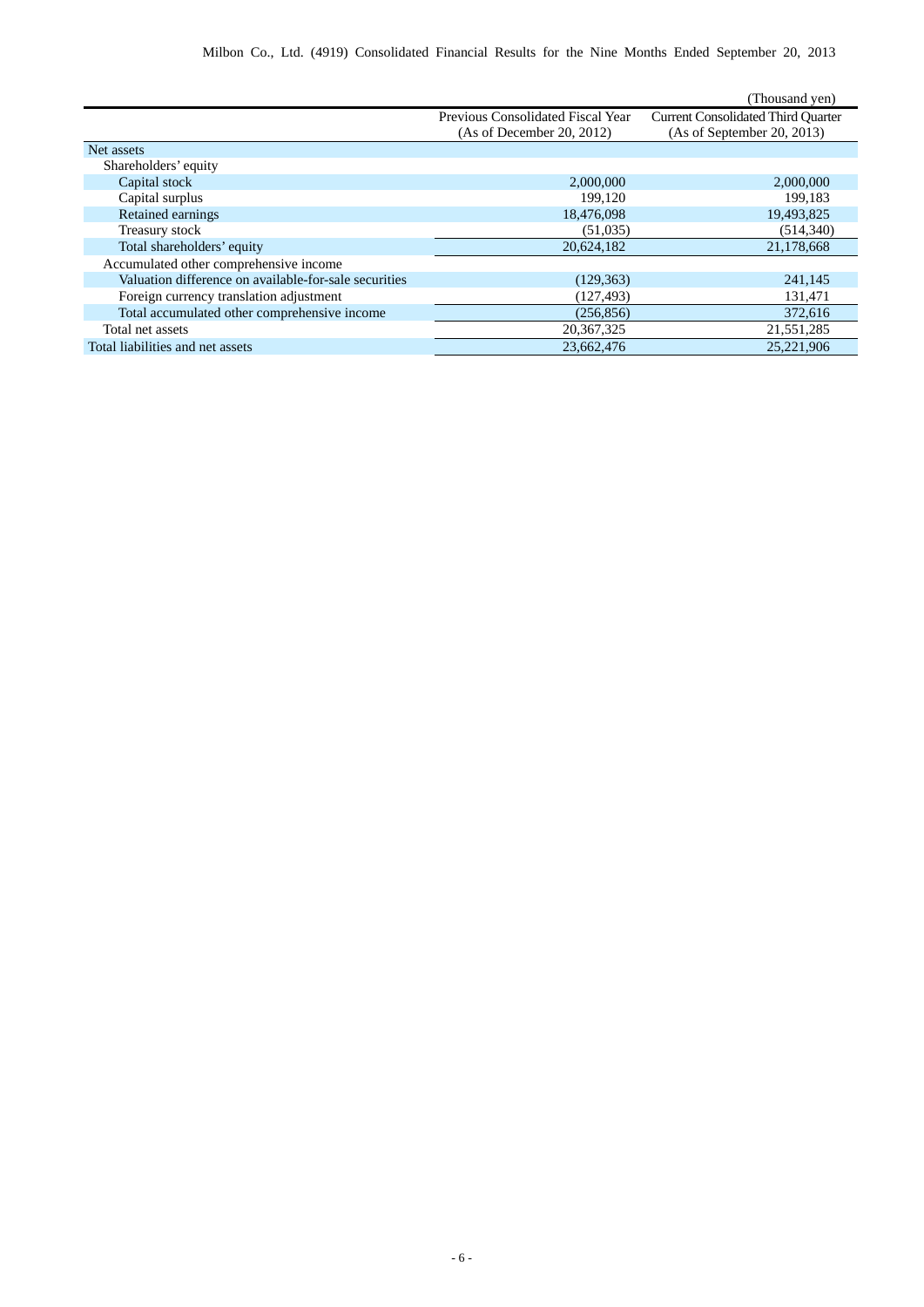(2) Quarterly Consolidated Statements of Earnings and Consolidated Statements of Comprehensive Income Quarterly Consolidated Statements of Earnings

Quarterly Consolidated Nine Months Ended September 20, 2012 and 2013

|                                                   |                      | (Thousand yen)       |
|---------------------------------------------------|----------------------|----------------------|
|                                                   | Nine Months Ended    | Nine Months Ended    |
|                                                   | September 20, 2012   | September 20, 2013   |
|                                                   | (December 21, 2011 - | (December 21, 2012 - |
|                                                   | September 20, 2012)  | September 20, 2013)  |
| Net sales                                         | 16,099,562           | 17,508,946           |
| Cost of sales                                     | 5,088,816            | 5,563,866            |
| Gross profit                                      | 11,010,745           | 11,945,079           |
| Selling, general and administrative expenses      | 7,890,985            | 8,622,277            |
| Operating income                                  | 3,119,760            | 3,322,801            |
| Non-operating income                              |                      |                      |
| Interest income                                   | 1,461                | 11,598               |
| Dividends income                                  | 20,917               | 25,040               |
| Foreign exchange gains                            |                      | 28,116               |
| Company house defrayment income                   | 43,578               | 37,743               |
| Other                                             | 9,358                | 8,592                |
| Total non-operating income                        | 75,316               | 111,091              |
| Non-operating expenses                            |                      |                      |
| Sales discounts                                   | 278,143              | 302,039              |
| Other                                             | 1,862                | 557                  |
| Total non-operating expenses                      | 280,005              | 302,596              |
| Ordinary income                                   | 2,915,071            | 3,131,297            |
| Extraordinary income                              |                      |                      |
| Gain on sales of noncurrent assets                | $\overline{a}$       | 552                  |
| Total extraordinary income                        |                      | 552                  |
| <b>Extraordinary loss</b>                         |                      |                      |
| Loss on retirement of noncurrent assets           | 2,660                | 9,831                |
| Provision of allowance for doubtful accounts      | 12,647               |                      |
| Total extraordinary losses                        | 15,307               | 9,831                |
| Income before income taxes and minority interests | 2,899,763            | 3,122,018            |
| Income taxes-current                              | 1,240,149            | 1,338,067            |
| Income taxes-deferred                             | (81, 878)            | (154, 715)           |
| Total income taxes                                | 1,158,270            | 1,183,352            |
| Income before minority interests                  | 1,741,492            | 1,938,666            |
| Net income                                        | 1.741.492            | 1.938.666            |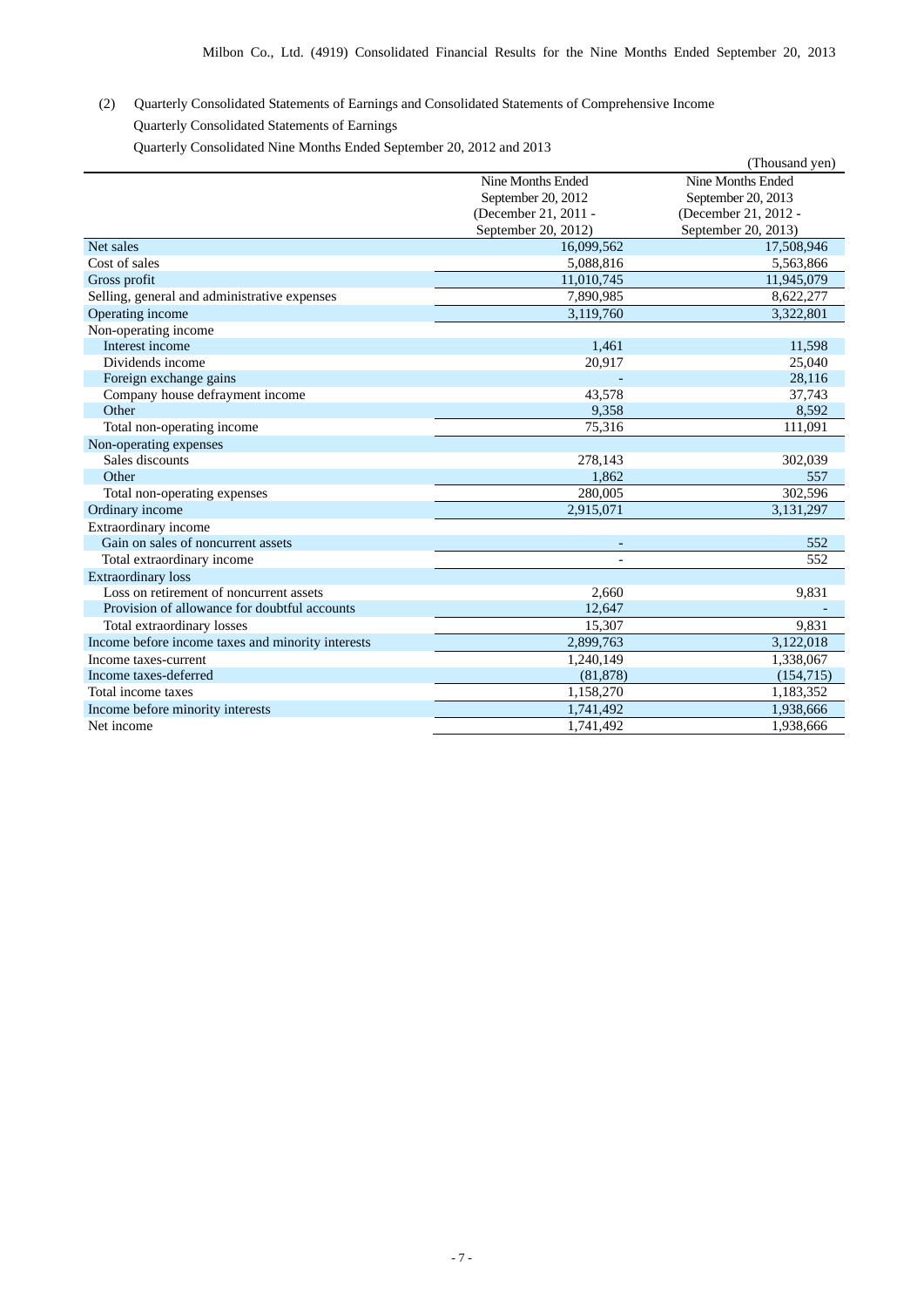Quarterly Consolidated Statements of Comprehensive Income

Quarterly Consolidated Nine Months Ended September 20, 2012 and 2013

|                                                         |                      | (Thousand yen)       |
|---------------------------------------------------------|----------------------|----------------------|
|                                                         | Nine Months Ended    | Nine Months Ended    |
|                                                         | September 20, 2012   | September 20, 2013   |
|                                                         | (December 21, 2011 - | (December 21, 2012 - |
|                                                         | September 20, 2012)  | September 20, 2013)  |
| Income before minority interests                        | 1,741,492            | 1,938,666            |
| Other comprehensive income                              |                      |                      |
| Valuation difference on available-for-sale securities   | 2,212                | 370,509              |
| Foreign currency translation adjustment                 | 13,508               | 258,964              |
| Total other comprehensive income                        | 15,720               | 629,473              |
| Comprehensive income                                    | 1,757,213            | 2,568,139            |
| Comprehensive income attributable to                    |                      |                      |
| Comprehensive income attributable to owners of the      |                      |                      |
| parent                                                  | 1,757,213            | 2,568,139            |
| Comprehensive income attributable to minority interests |                      |                      |